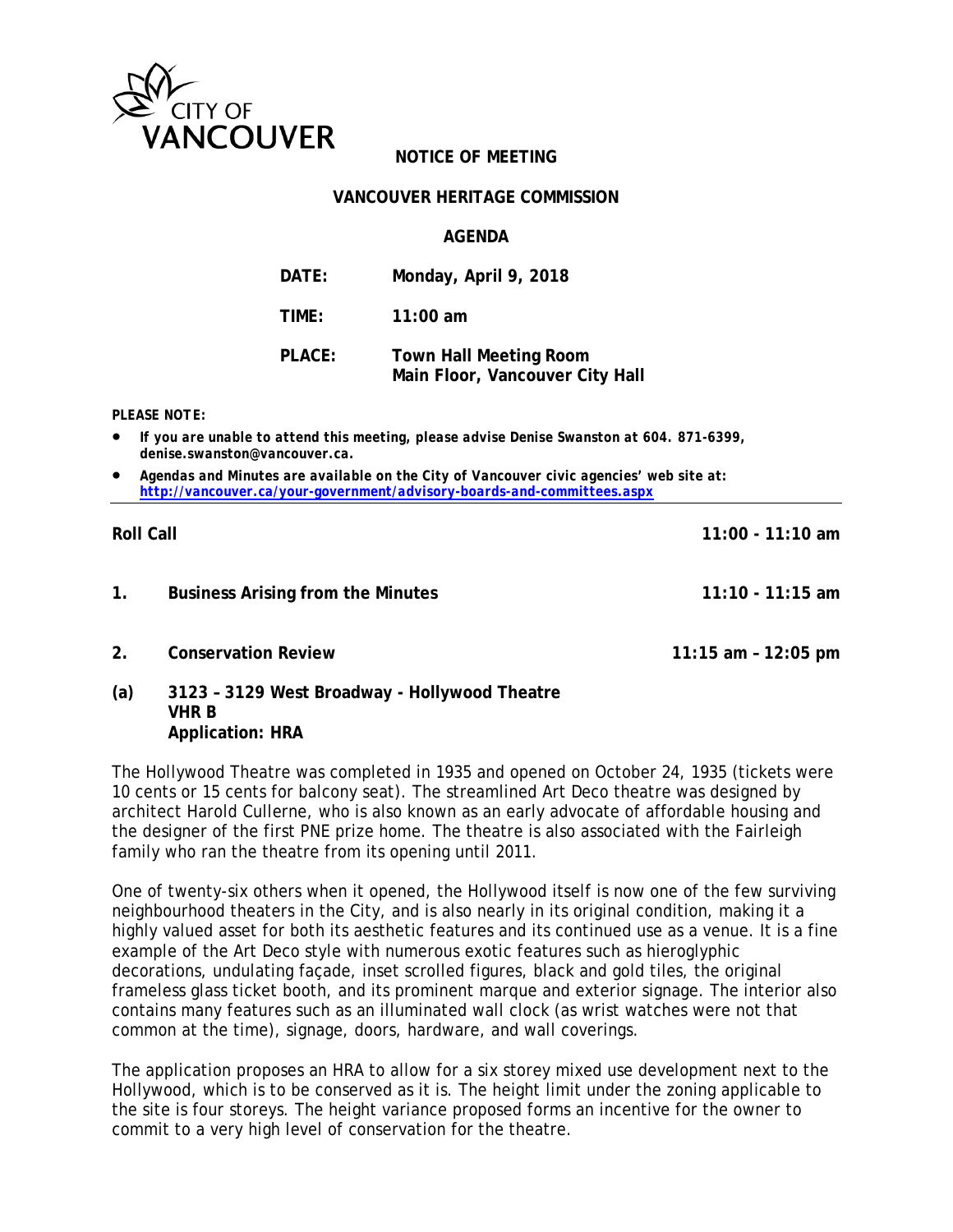Issues:

- Proposed designation and conservation plan;
- Proposed new development in exchange for the conservation of the theatre.

Staff:

• James Boldt, Planner II, Heritage Group

Applicants:

- Marianne Amodio, Architect
- Donald Luxton, Heritage Consultant

Attachments: Drawings and Conservation Plan/ SOS

## **(b) 4949 Heather Street – Fairmont Building 12:05- 12:35 pm VHR A Policy Statement Process**

The Fairmont Training Academy is a two-and-a-half storey Tudor Revival institutional building designed by prominent local architect Samuel Maclure in 1912. It was built in 1912 as Langara School, a private residential school for boys, but in 1920 was purchased by the Royal Canadian Mounted Police and renamed the Fairmont Building. The building served as the force's provincial headquarters until 1950, then as the sub-divisional headquarters until the 1970s, and finally as the Fairmont Training Academy until recently. Changes to the building's interior have been substantial, but its remarkable and expressive exterior form and prominent features, including many windows, have remained intact.

Staff will provide an update on the policy statement process. Packages will be provided outlining the broad issues identified to date as well as the current proposal as it relates to the Fairmont Building.

Staff:

- Kirsten Robinson, Major Sites, Vancouver South
- James Boldt, Planner II, Heritage Group

Attachments: Proposal information

**(c) 35-43 W 6th Ave – Coulter House 12:35 pm – 1:05 pm VHR: 'C' (proposed) and Heritage Designation DP-2017-00940**

On February 5, 2018, staff and the applicant presented the development permit application for 35-43 West  $6<sup>th</sup>$  Avenue. At that meeting, it was:

MOVED by Commissioner Sandy SECONDED by Commissioner Hulbert

> THAT the Vancouver Heritage Commission supports the application to relocate and restore the Coulter House at 35-43 West 6th Avenue, including its repurposing as the entryway for a restaurant, as presented at its meeting on February 5, 2018. However the Commission has not been provided with enough information to make a completely informed decision on the level of heritage conservation because issues of insulation and seismic have not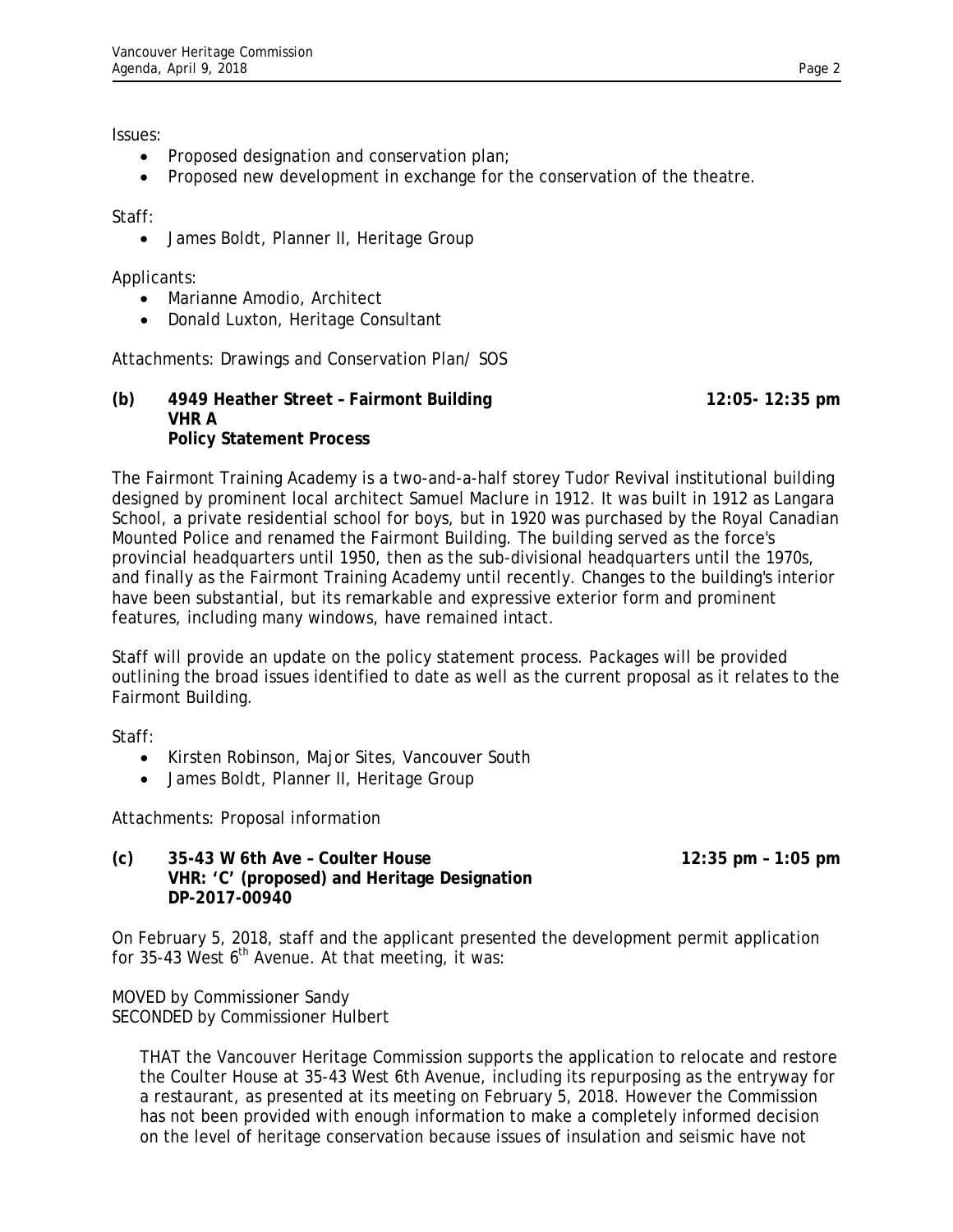been addressed in the proposed vision for the interior space of the house, including the proposed new front door, or accessible access to the restaurant, and restaurant signage.

THAT the Commission wishes to note the following:

- $\blacksquare$  The separation of house from new building is satisfactory;
- $\blacksquare$  The design of new building is supportable;
- The integration of house with new building is satisfactory;
- The restoration of the house's foundation style, steps and porch floor is a required item for the commissions support;
- There is a need for a proper landscape plan to soften the "yard" of the house;
- A condition should be placed on the heritage designation that the house's interior remain accessible to the public;
- The Commission needs to see a plan for accessible access to the restaurant and for signage; and
- The Commission would like to see a justification for the monochrome colour scheme which has been presented as part of the restaurant's business plan.

FURTHER THAT the Commission would like an opportunity to have a second review of the project due to the issues identified above.

CARRIED (Commissioner Jacques opposed)

In response, staff have summarized the points above and will be addressing the following issues:

- 1. Porch restoration
- 2. Landscape plan
- 3. Access to interior
- 4. Disabled access to restaurant
- 5. Signage
- 6. Colour scheme

Council approval of heritage designation is a condition of the development permit, and it has been scheduled for Public Hearing on Tuesday April 17th. These issues will each be addressed in the Council report and as presented to the Commission on April 9th.

The heritage consultant has revised the Conservation Plan to address details of porch restoration, specifically the retention of key elements and how new elements are to be introduced, details on roofing materials, and the colour scheme. Ideas for the treatment of the interior are also proposed in the revised Conservation Plan. To supplement this, the architect has submitted a set of drawings outlining assembly details such as the treatment of the interior and the porch along with a sign concept plan. Disabled access to the restaurant will be provided through the new main entry, into the portion of restaurant that shares the restaurant space with the heritage building. Such access must be provided in accordance with the Vancouver Building By-law.

| Staff:       | Hugh McLean, Heritage Planning Analyst                                                        |
|--------------|-----------------------------------------------------------------------------------------------|
| Issues:      | Noted above                                                                                   |
| Attachments: | Revised Conservation Plan, Detailed Sections and Colour, Signage and<br>Porch Railing Concept |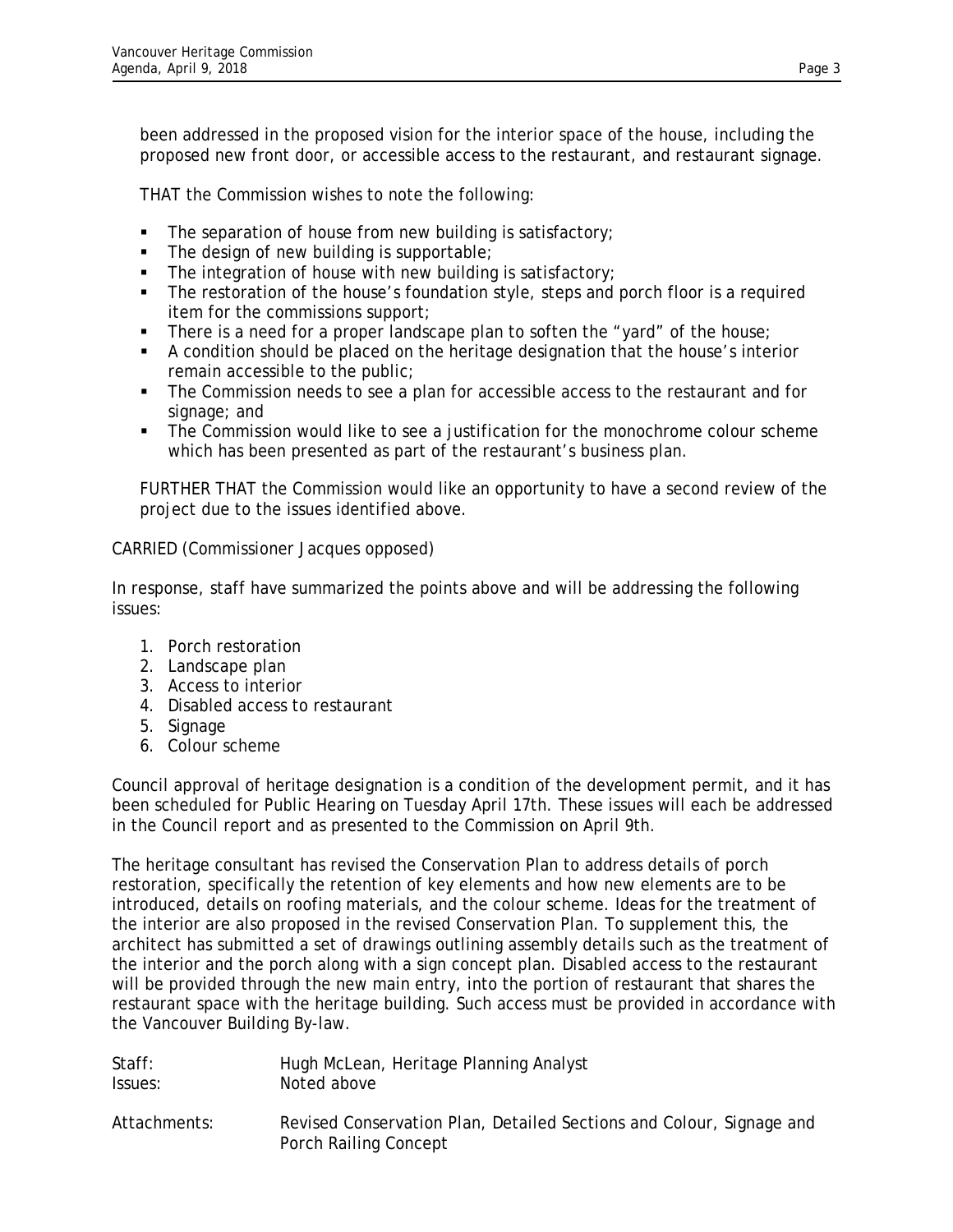The Karme Residence at 1853-1857 East 11th Avenue is a good example of Edwardian craftsman housing built during the Edwardian building boom which lasted from 1910 to 1913. It was constructed in 1910 by Abe and Anne Karme who lived in the house until 1917. The site is listed on the Vancouver Heritage Register in the 'B" category.

The application proposes a consolidation of eight parcels and a rezoning for increased density and strata/market rental residential units under the Grandview Woodland Community Plan's provisions for the Commercial-Broadway Station Precinct Station Residential Area. The Karme House is to be moved to the north-east corner of the site as it currently sits in the middle of the lot assembly, where it is to be rehabilitated and converted into three dwelling units. A total of 138 dwelling units are to be constructed on the site.

In order to accommodate the Karme Residence, the application proposes a height of one storey higher than that prescribed in the policy (up to 10 storeys are allowed for the site, and 11 storeys are proposed). The total site area is 29,112 square feet and the proposed floor space ratio is 3.59. As the overall plans are still in flux as part of the rezoning process, a Conservation Plan has not been produced at this stage.

Issues:

- Relocation and conversion of the Karme Residence
- Conservation Plan

Staff:

- James Boldt, Planner II, Heritage Group
- Mateja Seaton, Planner II, Rezoning, Vancouver South

Applicant:

• Shauna Bryce, Project Manager

Attachments:

• Relevant drawings and SOS

## **3. Statement of Significance 1:30-1:45 pm**

Report from the Statement of Significance and Vancouver Heritage Register Subcommittee Meeting of March 5, 2018, will be presented.

Staff: Hugh McLean, Heritage Planning Analyst

Attachments: Statement of Significance Subcommittee report, March 5, 2018

**4. New Business 1:45: -1:55pm**